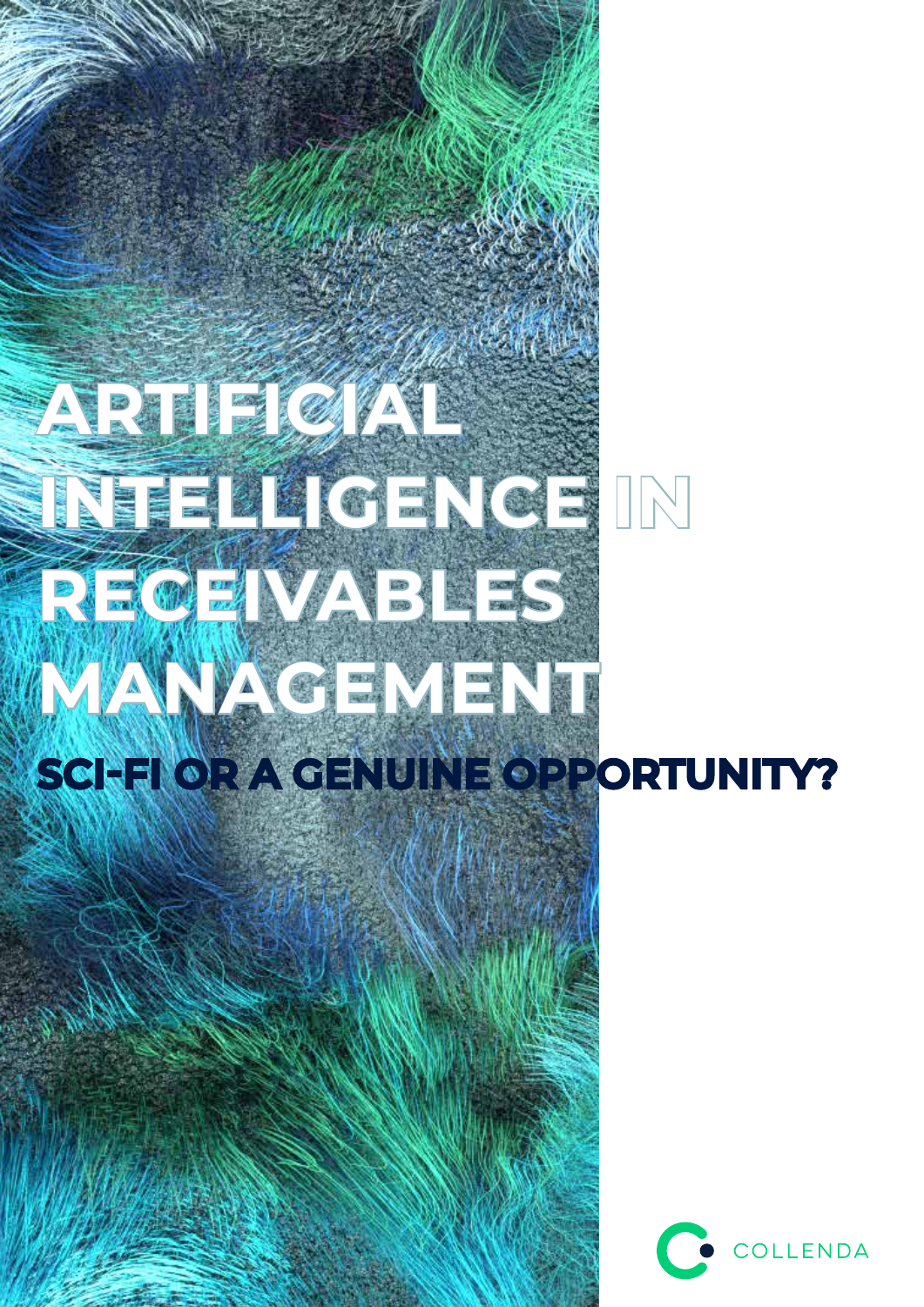# **Artificial intelligence in receivables management**  Sci-fi or a genuine opportunity?

Artificial intelligence has become seamlessly integrated into many areas of our lives as an assistant taken for granted: Alexa flips the lights on and off at home, orders more cat food when stocks are low, and even tells us jokes, while Siri reminds us of appointments and sets the alarm. But all these little daily conveniences do not even make use of a fraction of the potential that artificial intelligence can actually offer us.

# **What is artificial intelligence?**

Artificial intelligence is a branch of information technology. The basic principle of artificial intelligence is the attempt to impart intelligence to a computer by programming it with the most humane of things – human thought and action. Because of this, many people are sceptical of artificial intelligence when it goes beyond minor everyday conveniences. The programming of artificial intelligence covers a wide field of research. Human decision-making and perception need to be analysed and subdivided into schemata so that algorithms can be programmed. Hence, to a great extent, AI research involves neurology and psychology.



AI can generally be categorized as "weak" or "strong". Weak AI are algorithms that allow the computer to answer questions to which they have learned the path to the solution on their own. AI learns from data containing both past and present experience and utilizes the findings from data analysis and performance measurement for future decisions. This means that as a rule, the AI is continuously learning, and predictions improve over time. Because the AI learns from its

mistakes just like humans, it is necessary to repeatedly create variants of the processes and to compare AI-based recommendations with human decisions. The successes obtained from this can in turn be used to train the AI.

Strong AI, on the other hand, is the reason why humans are sceptical of AI – the negative image from science fiction. Robots or machines able to solve any problem by working independently. However, this type of AI is still a mere vision of the future. Despite this, artificial intelligence can already provide us with a great deal of support in many small parts of life, as well as help to design processes that are significantly more efficient.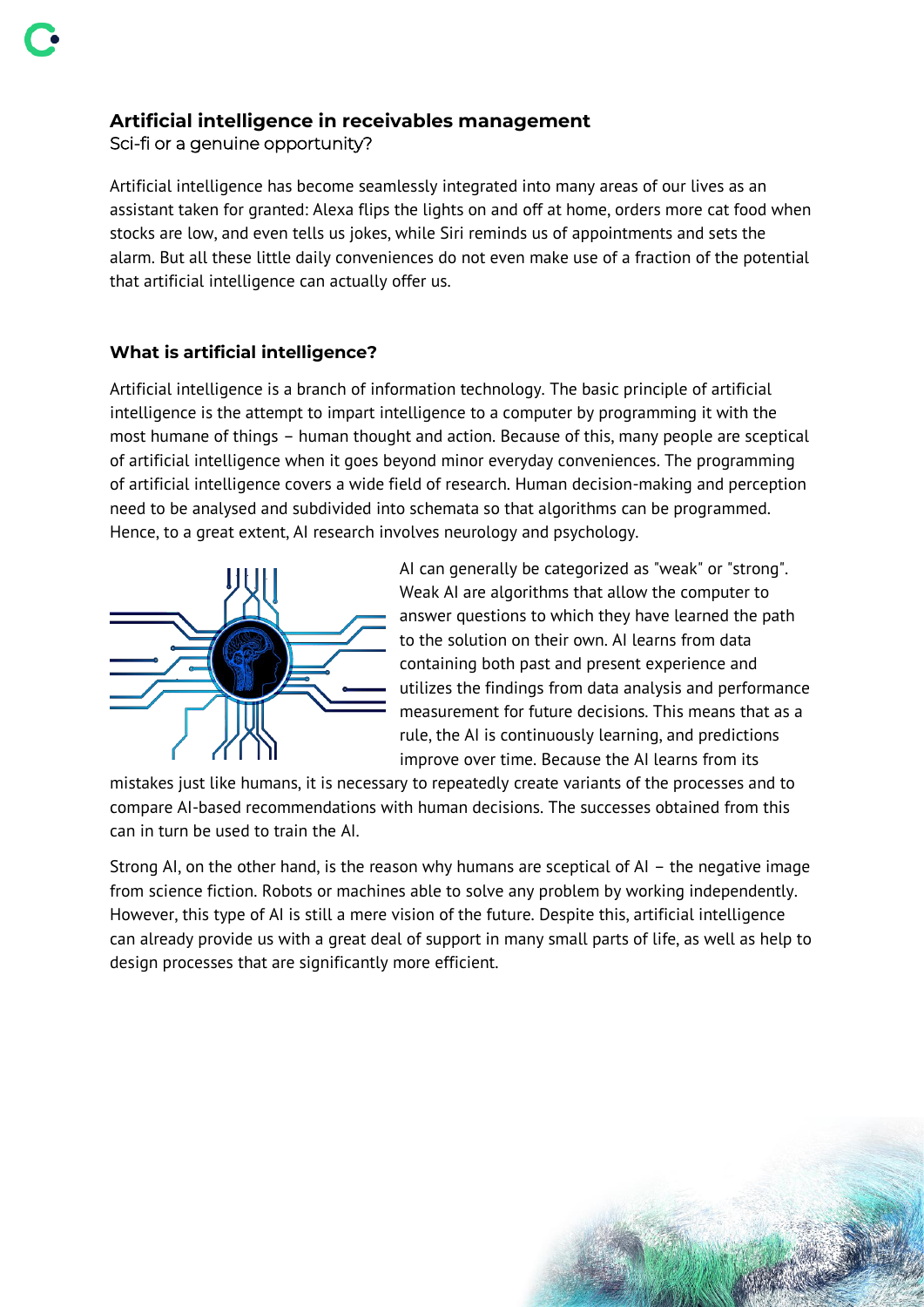# **Artificial intelligence in credit and receivables management**

The use of artificial intelligence in credit and receivables management is an opportunity to transform this business sector over the long term and to increase competitiveness. Machines are able to analyse huge amounts of data within a very short time, as well as recognize patterns in them. They not only avoid errors which humans would inevitably make due to subjective perception, but also recognize details that would for the most part have remained hidden from human view.

Artificial intelligence offers potential for optimising a wide range of fields of application along the entire credit life cycle. Banks, for example, need to identify the risk of every loan. This usually takes place with the aid of analysis models based on historical failure rates. In addition to the creation of models and statistical analysis methods, specific characteristics of borrowers are also taken into account in score cards in order to achieve a realistic assessment. Enriched with artificial intelligence, this data can make it possible for credit institutions to make better credit decisions.

Or that's what the ideal case would be. But what happens when payment disruptions occur after a loan is taken out or a purchase is made? Banks are affected by this in transactions with private consumers in around 10 percent of cases, according to self-reported data. For companies, these figures depend on the industry, but are significantly higher. The challenge now is to achieve collection that is as effective and efficient as possible without losing the customer. It is often forgotten that the process after payment and the signing of the contract is also part of the customer journey, and the satisfactory handling of the dunning process can play a decisive role when it comes to customer loyalty.



The Corona pandemic is having a negative impact on payment behaviour. As reported by the Bundesverband Deutscher Inkassounternehmen e. V. (Federal Association of German Collection Agencies) in May 2020, 69% of collection agencies are already noticing a deterioration in the payment fidelity of private debtors.

#### **Future-proof receivables management thanks to AI**

Due to the current situation, the likelihood is rising that companies and customers will increasingly experience financial difficulties and, as a result, disruptions to payments and defaults will occur. Hence, it is now all the more important to implement an effective and efficient receivables management system that will serve your organization well into the future. It should not only focus on ensuring your own liquidity, but also maintaining the customer relationship. Hence, good receivables management should continue to be centred around the customer even when the payment is overdue.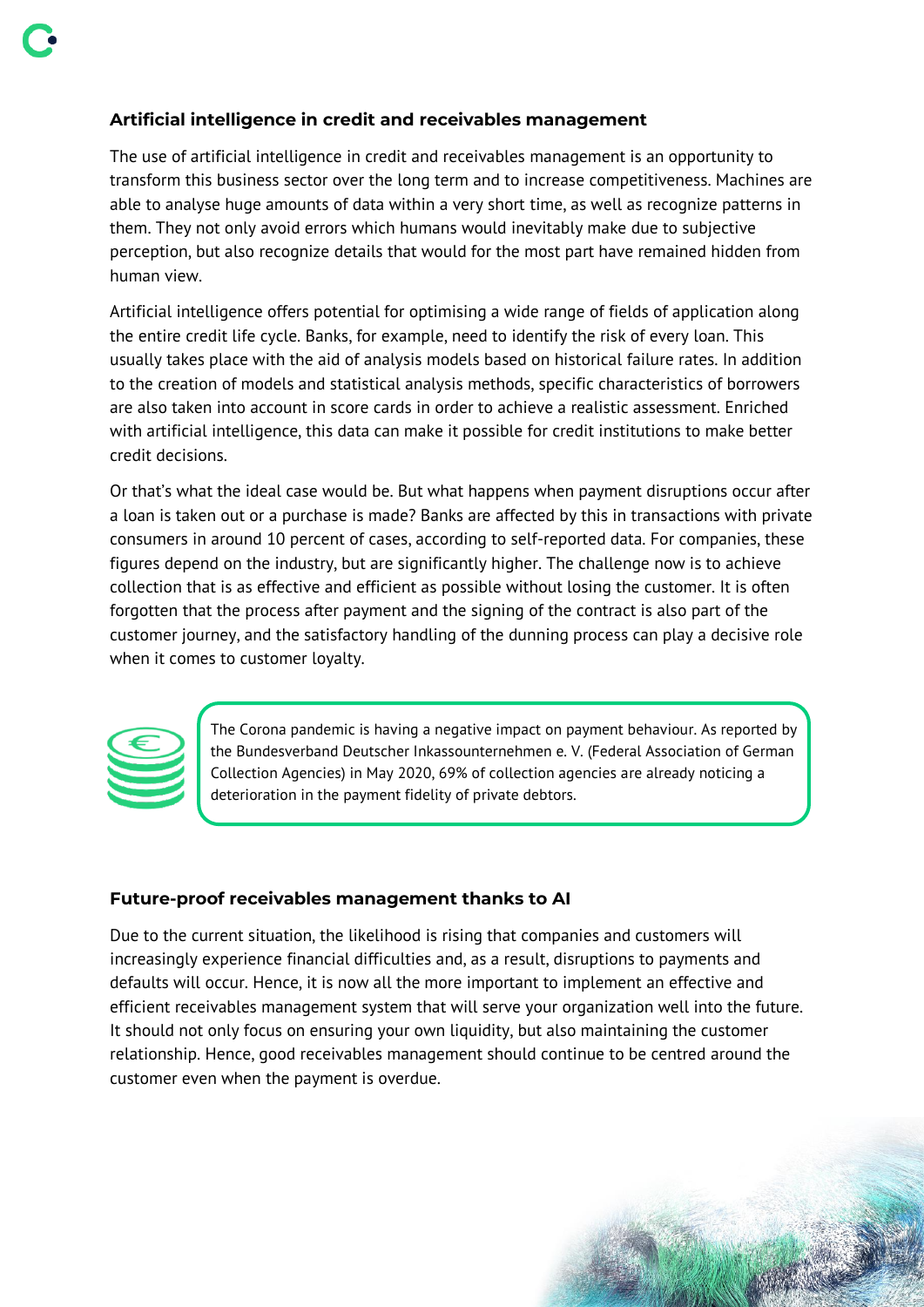The attitude and tone of communication must always be positive and respectful. Furthermore, experience also shows that ties with customers with whom one's relationship is no longer ideal due to a payment disruption can still be further strengthened by finding a good solution – an intelligent and AI-assisted dunning system helps you in this respect:

### **1. Proactive action for greater efficiency**

Via the continuous evaluation and analysis of data, AI-based systems can indicate why and when a payment default is expected to occur. By recognizing correlations in the data, it can also be predicted when a payment is likely or when a debtor should best be contacted with regard to an outstanding claim. This allows you to act in a timely and appropriate fashion and rectify payment disruptions more quickly.

## **2. Automated and individualized dunning**

Particularly in more traditional companies and banks, tardy customers are frequently only confronted with a letter or telephone call with standardized payment reminders. AI-based technologies allow for automated and more targeted communication customized to the customer profile: A more individualized adaptation of the tone, the right timing, and the flexible use of a wide range of communication channels lead to a swifter and more convenient joint solution. Artificial intelligence also assists advisors in creating the best payment plan for customers who are in default, e.g. by automatically determining the ideal instalment plan. The digital AI approach not only reduces the costs for receivables management, but also increases the success rate while also improving customer satisfaction.

#### **3. More effective receivables management thanks to chat bots**

Chat bots have become a popular way of remaining in contact with one's customers round the clock. They too are based on artificial intelligence and can e.g. immediately answer simple inquiries, which not only frees up advisors, but also leads to improved customer satisfaction. Furthermore, companies benefit from the fact that debtors feel less ashamed of asking all the questions they wish to ask when they are obviously communicating with a bot. This reduces the inhibition for working on a payment disruption, and customers cooperate more actively and rapidly when there are no more unanswered questions. Depending on how advanced the AI is, bots may even take over the negotiations for restructuring a loan.